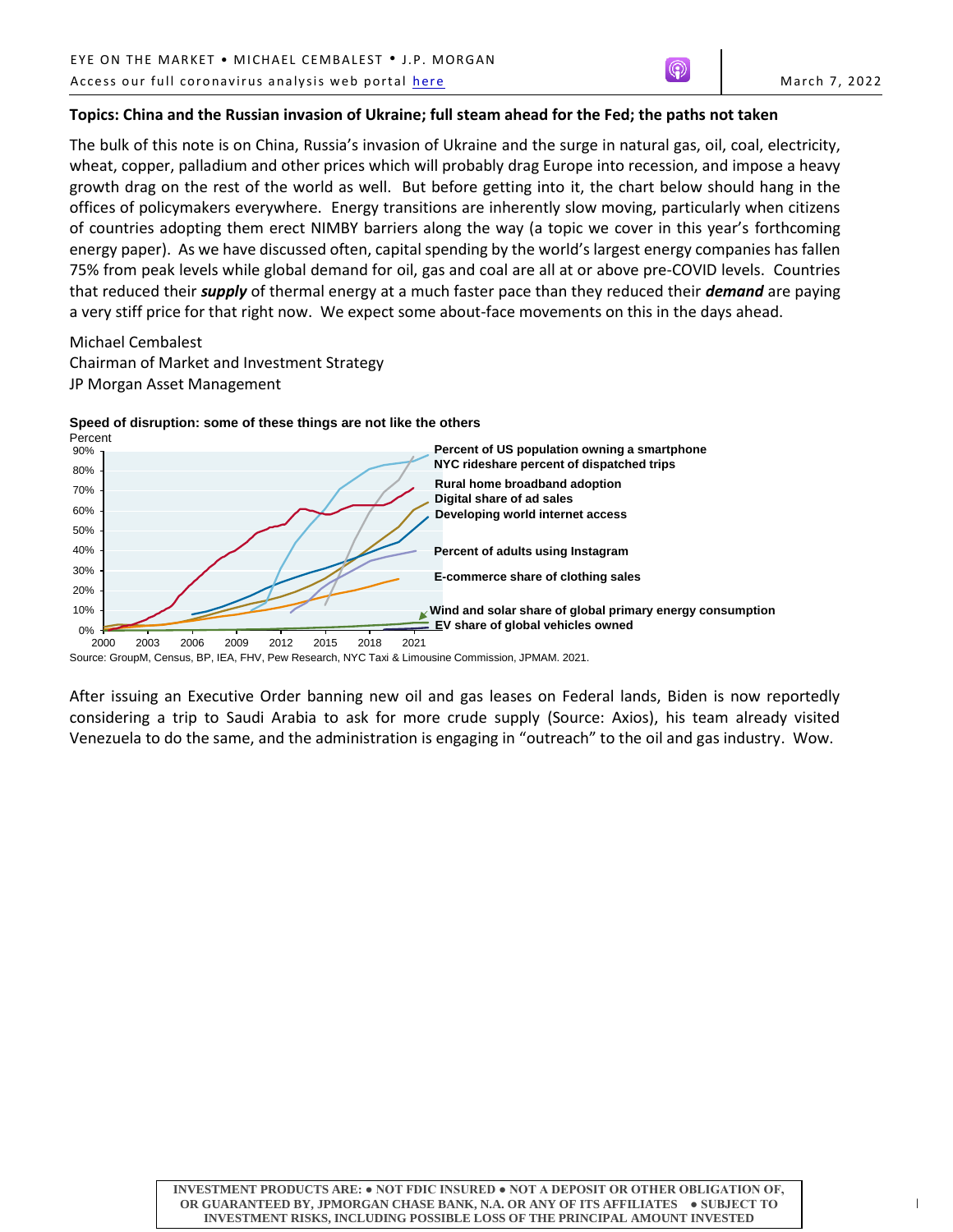## **China and the Russian invasion of Ukraine**

In this note we examine the latest on China's economy and markets. First, comments on China's connection to the war in Ukraine since its financial and energy decisions may dilute the effectiveness of sanctions on Russia:

- *Energy*. As shown below, Europe and China are large importers of energy while Russia is a large exporter. So far, Russian gas exports to Europe are down  $\sim$ 15% from 2021 average levels (2<sup>nd</sup> chart). But if Europe permanently reduced exposure to Russian gas, China could step in over the next decade. The Power of Siberia expansion and Sakhalin projects could eventually add ~80 bcm per year to Russia's gas exports to China, compared to its gas exports to Europe which have averaged  $\sim$ 190 bcm per year since 2017
- *Trade*. Since Russia's invasion of Crimea in 2014, Russian-Chinese trade has risen by 50%. Russia is now Beijing's largest recipient of state sector financing, securing 107 loans and export credits worth \$125 billion from Chinese state institutions
- *Currency*. China and Russia began using their own currencies to settle bilateral trade in 2010 and opened a currency swap line in 2014, sharply reducing reliance on the US\$ for bilateral trade ( $3<sup>rd</sup>$  chart)
- *Payments*. While China's Cross-Border Interbank Payment System is mentioned as an alternative to SWIFT, it only processed 13,000 transactions per day in Q4 of last year compared to 41 million per day for SWIFT
- *UN*. I'm not sure it matters, but China abstained from condemning Russia at the UN

As a reminder of how China's geopolitical lens often differs from the West, since 2010 it has been North Korea's almost sole trade counterparty (4<sup>th</sup> chart). We searched through all 40,000 bilateral trade combinations in the world and there is none as high as North Korean trade reliance on China





%, US\$ share of settlements



 **Russian natural gas exports to Europe**

Million cubic meters per day, 7 day average



 Source: Bloomberg, EIA, JPMAM. March 4, 2022. Excludes pipelines to and through Turkey. Annual LNG data amortized daily; no data for 2022. Jan '19 Jul '19 Jan '20 Jul '20 Jan '21 Jul '21 Jan '22

 China as a % of total North Korean trade **China is practically North Korea's sole trade counterparty** 



Source: US Korea Institute at Johns Hopkins SAIS. 2020.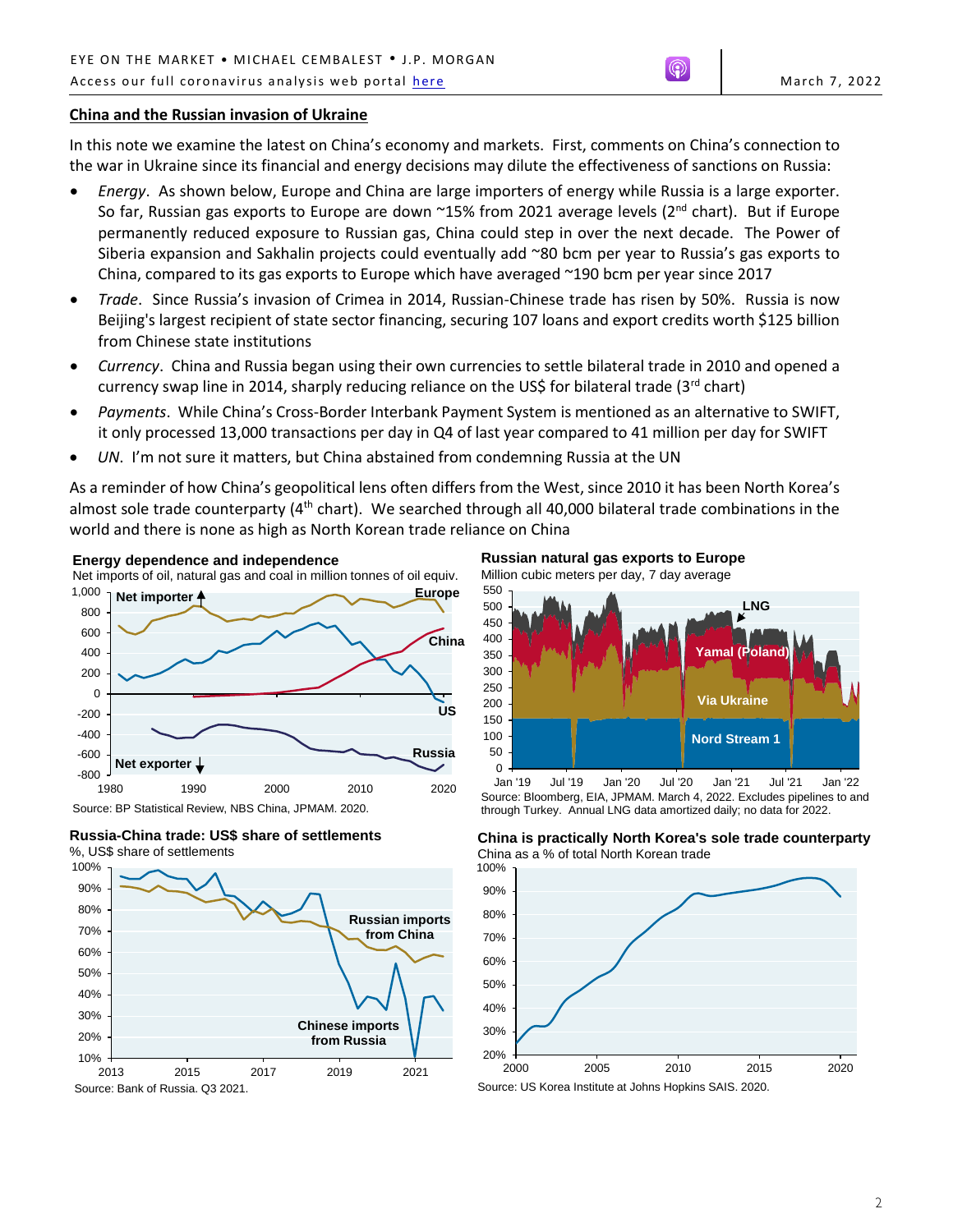# **Before we get further into China, some comments on "shock treatment" plans advanced by the IEA to wean Europe off of Russian energy. It is VERY ambitious:**

- "*Diversify gas suppliers*"? That may drive prices up by narrowing European supply but not global demand. Also: 80% of US LNG is already going to Europe (and as discussed last week, is sold at high spot market "TTF" prices). The next major wave of US LNG liquefaction facilities is not coming online until 2025, and much of this capacity is already contracted as is usually the case since developers need such contracts to finance construction. In Europe, it will take time for completion of any new German LNG import facilities and to improve connectivity between Spain's LNG import facilities and the rest of the continent
- "*Accelerate wind and solar*"? European wind and solar MWh have been growing at just 1% per year since 2000; bottlenecks are often transmission and interconnection queues. Furthermore, electricity represents just 19% of European final energy consumption. In other words, Europe can decarbonize the grid more rapidly but the region would still be heavily reliant on thermal energy (oil, gas, coal) for industrial production of cement, glass, bricks, steel, ammonia, plastics; and for transportation and building heat
- "*More heat pumps for residential heating*"? European electrification of residential heating is unchanged since 2013 at 25% of residential energy consumed. These are very slow-moving transitions; heat pump adoption is confined so far mostly to Scandinavia whose adoption rates are 9x the rest of Europe
- "*Maximize nuclear power*"? Oh, the irony. In any case, European nuclear plants already operate at 80% capacity factors with much of the residual unavailable due to maintenance downtime (US levels are ~90%)

As shown below, Europe's energy reliance on Russia is too high to reduce quickly. A decline in European energy costs is mostly dependent on (a) resolution of the Ukraine conflict, (b) the large 2.5x seasonal drop in gas demand in March/April and (c) an end to US/EU oil and gas buying for strategic reserve purposes.









# **Wholesale natural gas prices**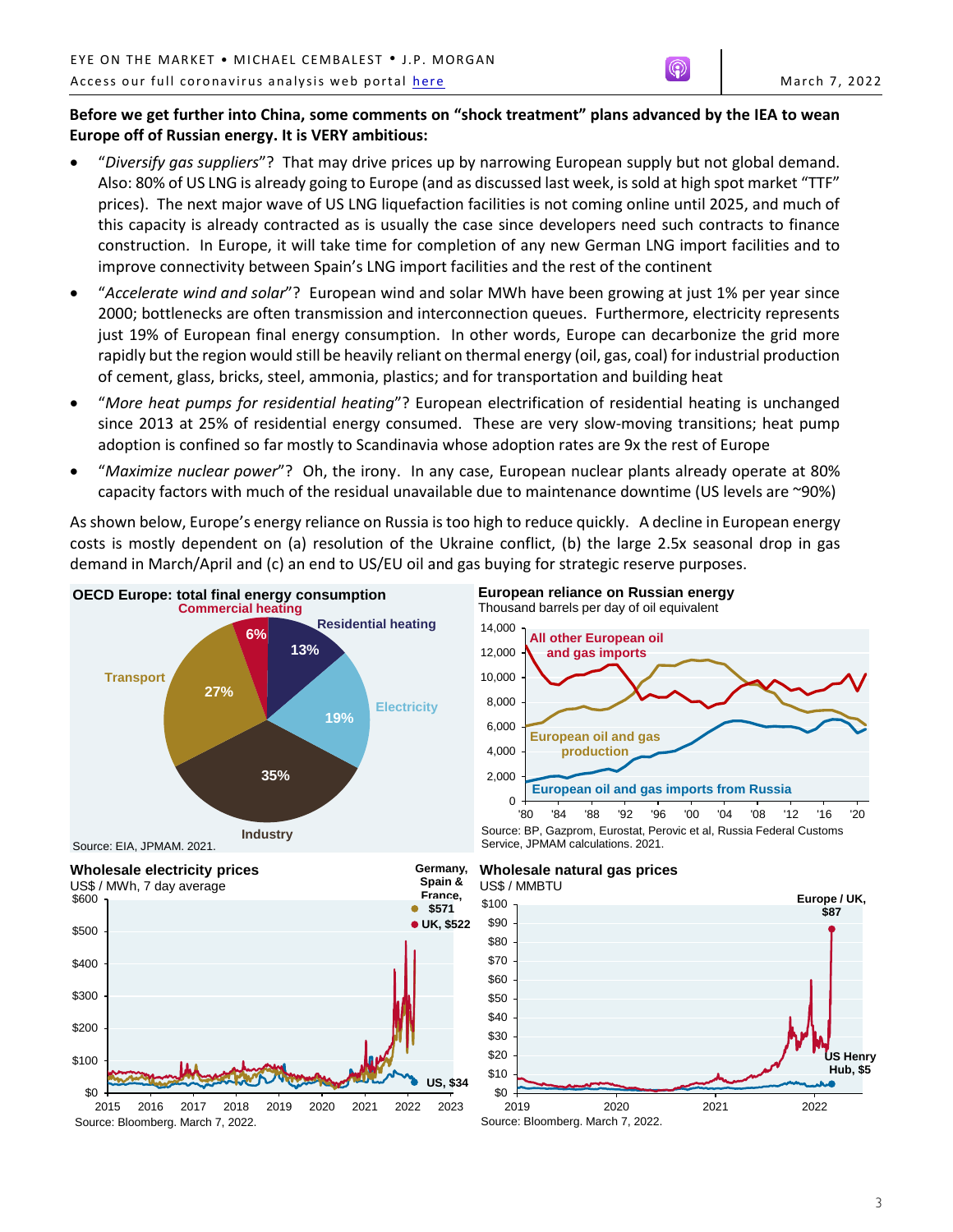## In any case, what is going on in China? As usual, that's a question that has to be triangulated

I often read that China has a zero COVID tolerance policy but I'm not sure what to make of this. As shown below, China's reported COVID mortality rate is just 2% of South Korea, Singapore and Japan levels. Once you strip out people that reportedly died in Hubei province, **the official COVID mortality rate in all of China outside Hubei is just 0.05% of its Asian neighbors**. It's hard for epidemiologists to cross check by looking at "all-cause" excess deaths in China, since China is the reportedly only place in the world other than Greenland and the Spanish Sahara (the area between Morocco and Mauritania) that doesn't report this data on a regular basis<sup>1</sup>.

 **Second, a lot of high frequency economic data in China is almost back to normal**. In other words, whatever COVID measures China has adopted, much of its economic activity is close to pre-COVID levels including electricity and coal consumption, steel output, road travel, rail travel and home sales. Only domestic air travel and movie theatre receipts show signs of much lower mobility.



## % of 2019 level **China high frequency economic indicators**



Source: Johns Hopkins University, IMF, JPMAM. March 6, 2022.

Source: Wind, China NBS, Bloomberg, JPMAM. January 20, 2022.

 Of course, the other challenge regarding China analysis is that not that many people are allowed to go there right now. As a result, we have to rely on triangulated data to draw our conclusions.



Source: CEIC, Gavekal Research. March 4, 2022.

 $\overline{a}$ 

<sup>1</sup> "*Beijing is intentionally underreporting China's COVID death rate*", George Calhoun (Forbes), January, 2, 2022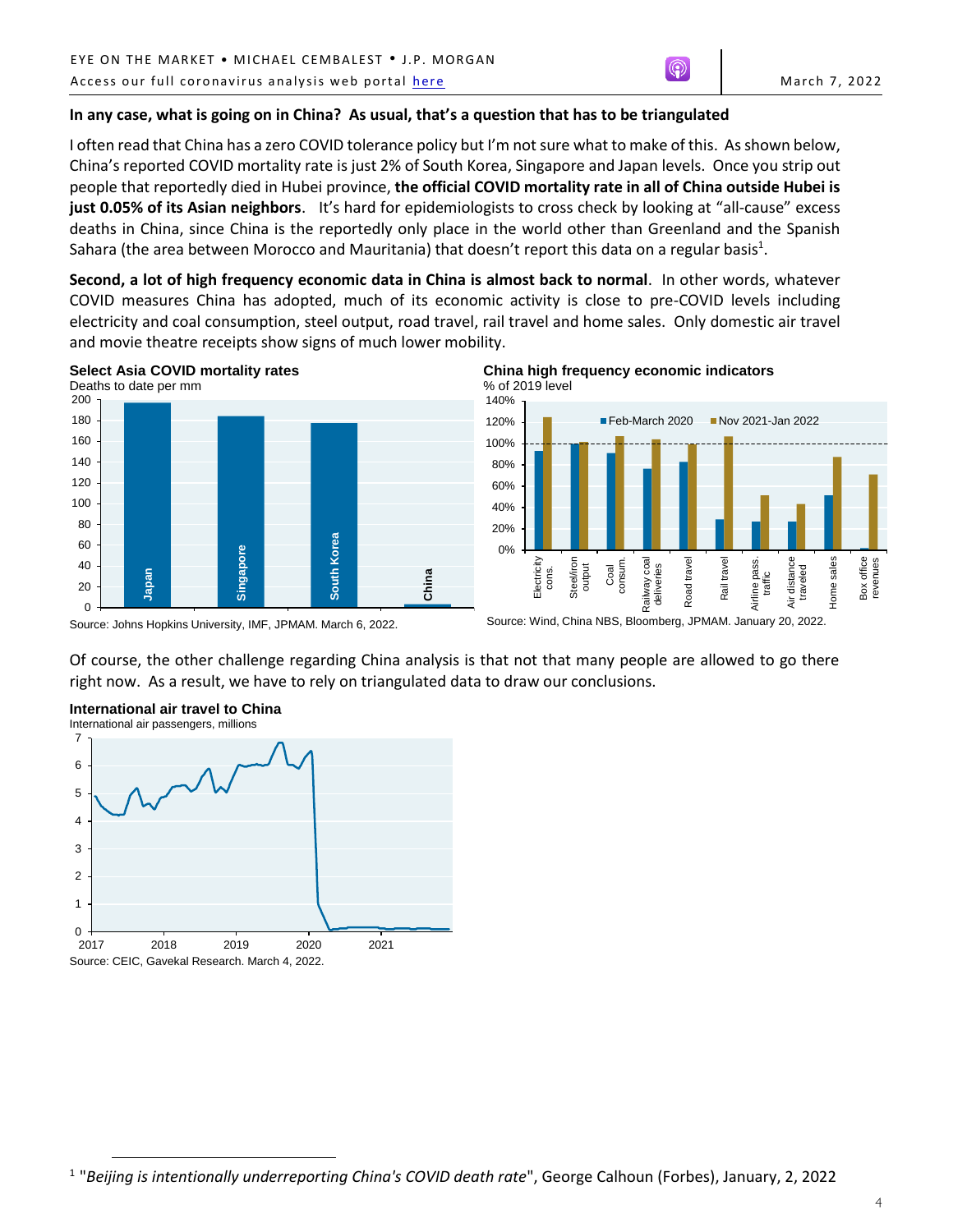The next three charts show our China activity monitors separated into positive, stable and negative signs. The 5.5% GDP growth target just announced by China's National People's Congress will likely require some additional fiscal stimulus to meet (this GDP growth target is 1% lower than targets for 2019-2021). The third chart may not change anytime soon: the Chinese gov't reiterated its stance that "housing is for living in, not speculation".

# **China economy: positive signs**



 Source: China NBS, General Administration of Customs, MSCI, JPMAM. December 2021.







**For equity investors: China has performed poorly in 2022 so far, in-line with the selloffs in other major regions this year in spite of stabilizing economic and profits data**. The primary reason: despite the war, markets still expect substantial Fed tightening this year (and so do we). While abstract rules can diverge from Fed decisions, the last chart below from JP Morgan Economic Research shows the rising pressure on the Fed to act in 2022<sup>2</sup>. **Bottom line: we have not seen the worst of the current war, or stock market levels just yet.** 



Source: Bloomberg. March 4, 2022.

 $\overline{a}$ 









Source: Bloomberg. 3/4/2022. Blue: MSCI subcomponent. Gold: Index.

 **Required Fed Funds rate by policy rule** 



<sup>2</sup> "A series of hikes coming, but carefully not steadily", M Feroli, JP Morgan Economic Research, March 3, 2022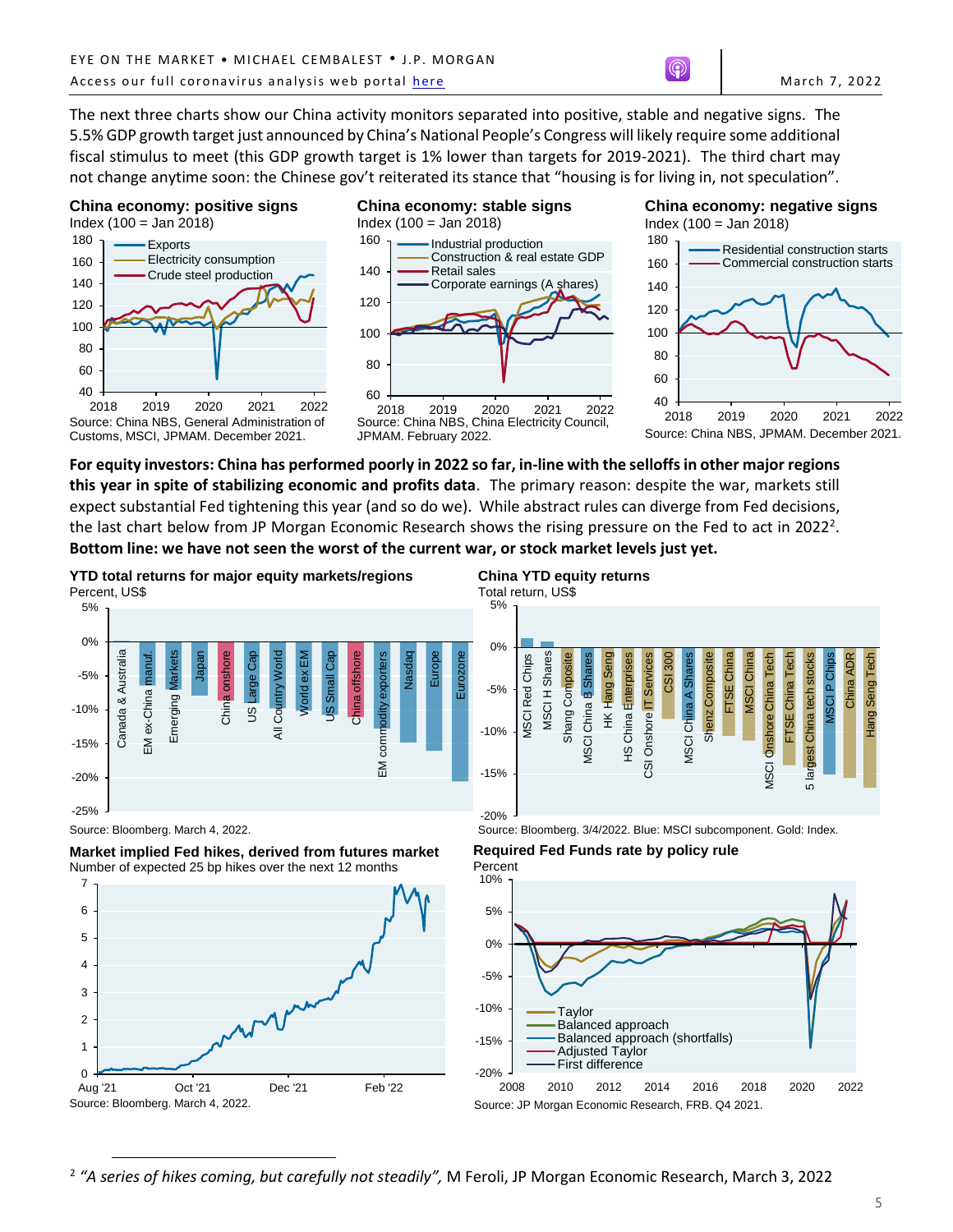Access our full coronavirus analysis web portal <u>here</u> March 7, 2022 March 7, 2022

## **The Russian invasion of Ukraine, military balances and paths not taken**



 On our webcast last week we discussed 1,000 years of Russian totalitarianism and the window during the 1990's when Russia was geopolitically weakened that coincided with NATO's eastward expansion. Factors driving that brief period. Russia's sovereign debt default, oil prices collapsing to \$10 per barrel and the disintegration of Russia's foreign exchange reserves, current account surplus and currency. **In the late 1990's, Russians were already anxious for change back to the old ways, and NATO understood this risk very clearly**:

"...the inclination to the authoritarian forms of government is not limited by the ruling elite only. Diverse social groups are more and more actively revealing their interest in authoritarianism"

"the notion of enlightened, liberal, civilized and tame authoritarianism in Russia where there are such strong and deep historical traditions will hardly work...if society does not resist authoritarianism, the present authoritarian forms of government will acquire a much more brutal and despotic character"

 "*Authoritarianism in Russia: Dangers for Democracy*", A. Galkin/NATO Office of Information and Press, 1999

 Around the same time, there were warnings against NATO expansion from George Kennan and from 50 US foreign policy experts, politicians and retired military officers who signed a letter entitled "Opposition to NATO expansion". Signatories included Bill Bradley, Gary Hart, Sam Nunn, Paul Nitze (Secretary of the Navy), Stansfield Turner (Navy Admiral, commander of Second Fleet, Supreme Allied Commander NATO Southern Europe and CIA) and Robert McNamara (Secretary of Defense), who by then had realized the mistakes the US made during the Vietnam War.

**Was there a path that might have prevented the destruction of Ukraine?** One might have been "Finlandization", and the other might have been a path to NATO membership with explicit military protection along the way. Last November, the US and Ukraine signed a "Charter on Strategic Partnership" that asserted US support for Ukraine's right to join NATO, but with no protections. Neither path was taken, and now 90 years after Stalin imposed the Holodomor terror-famine on Ukraine which killed 4 million people<sup>3</sup>, Russia is destroying Ukraine again. At this point, in addition to the bravery of its defenders, the only thing that might preserve an independent Ukraine is the "protection of Divine Providence", requested by Thomas Jefferson in the US Declaration of Independence in 1776.

|                    | <b>Russia</b> | <b>Ukraine</b> |
|--------------------|---------------|----------------|
| Ground forces      | 850,000       | 200,000        |
| Aircraft           | 4,173         | 318            |
| Tanks              | 12,420        | 2,596          |
| Fighter aircraft   | 772           | 69             |
| Armored vehicles   | 30,122        | 12,303         |
| Attack helicopters | 544           | 34             |

## **Russia Ukraine military balance, 2022 USA Britain military balance, Revolutionary War**

|                                                          | <b>Britain</b> | <b>USA</b>            |  |
|----------------------------------------------------------|----------------|-----------------------|--|
| Naval ships, early 1776                                  | 270            | 27                    |  |
| Naval ships, 1782 (war's end)                            | 500            | 20                    |  |
| Army soldiers                                            |                | 194,000 30,000 (peak) |  |
| Army soldiers                                            |                | 194,000  15,000 (avg) |  |
| Sources: Willard Wallace (Wesleyan University), Richard  |                |                       |  |
| Rinaldi (Swarthmore/Vale) Charles Lesser (South Carolina |                |                       |  |

Source: Global Firepower, The Independent, 2022 Historical Archives)

 $\overline{a}$ 

Rinaldi (Swarthmore/Yale), Charles Lesser (South Carolina

 $3$  Outside aid was rejected and Ukrainian food supplies were confiscated, leading some scholars to believe that the famine was deliberately imposed by Stalin to eliminate the Ukrainian independence movement.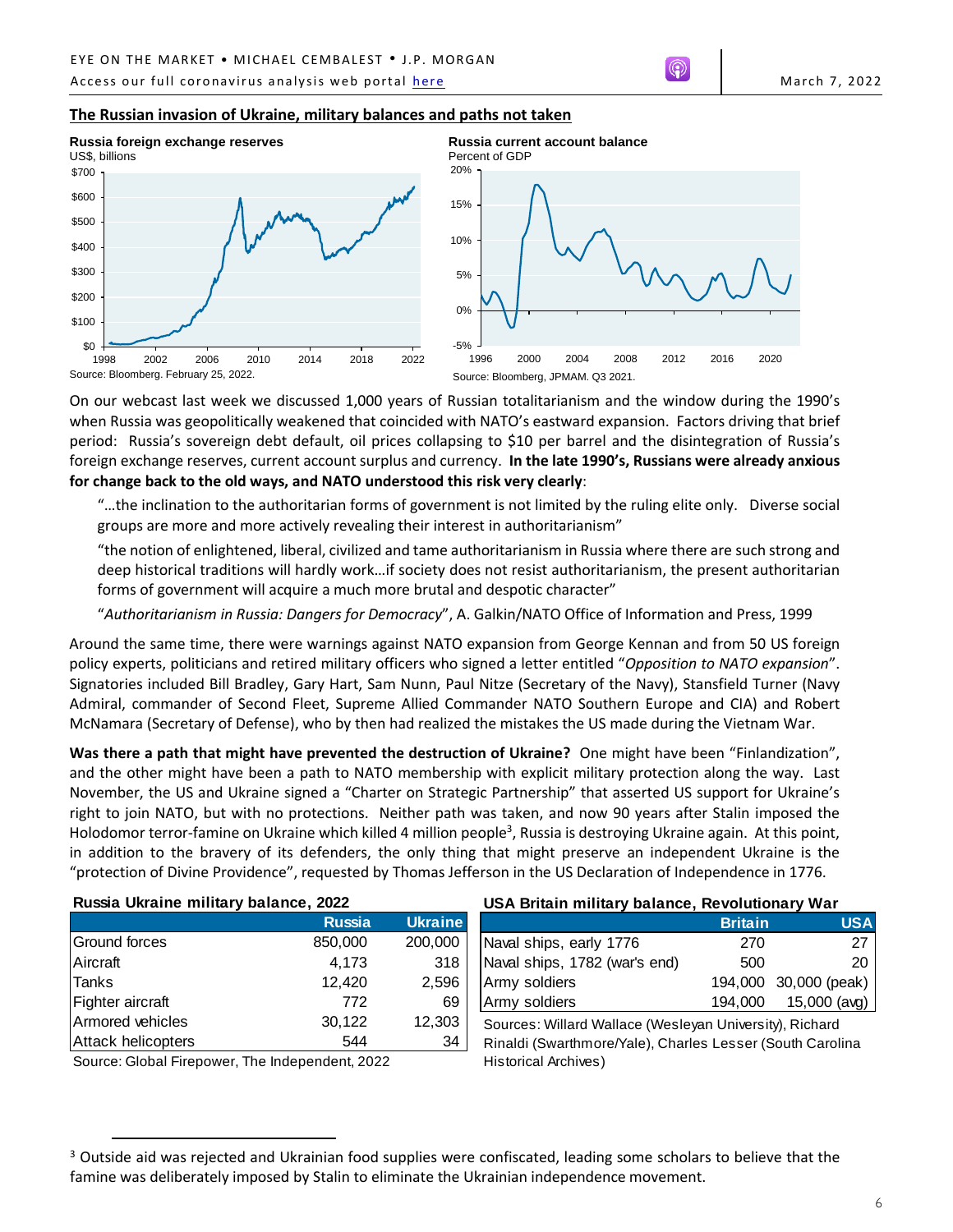## Access our full coronavirus analysis web portal <u>here</u> March 7, 2022 March 7, 2022

### **IMPORTANT INFORMATION**

 This report uses rigorous security protocols for selected data sourced from Chase credit and debit card transactions to ensure all information is kept confidential and secure. All selected data is highly aggregated and all unique identifiable information, including names, account numbers, addresses, dates of birth, and Social Security Numbers, is removed from the data before the report's author receives it. The data in this report is not representative of Chase's overall credit and debit cardholder population.

 The views, opinions and estimates expressed herein constitute Michael Cembalest's judgment based on current market conditions and are subject to change without notice. Information herein may differ from those expressed by other areas of J.P. Morgan. This information in no way constitutes J.P. Morgan Research and should not be treated as such.

 The views contained herein are not to be taken as advice or a recommendation to buy or sell any investment in any jurisdiction, nor is it a commitment from J.P. Morgan or any of its subsidiaries to participate in any of the transactions mentioned herein. Any forecasts, figures, opinions or investment techniques and strategies set out are for information purposes only, based on certain assumptions and current market conditions and are subject to change without prior notice. All information presented herein is considered to be accurate at the time of production. This material does not contain sufficient information to support an investment decision and it should not be relied upon by you in evaluating the merits of investing in any securities or products. In addition, users should make an independent assessment of the legal, regulatory, tax, credit and accounting implications and determine, together with their own professional advisers, if any making any investment. It should be noted that investment involves risks, the value of investments and the income from them may fluctuate in accordance with market conditions and taxation agreements and investors may not get back the full amount invested. Both past performance and yields are not reliable indicators investment mentioned herein is believed to be suitable to their personal goals. Investors should ensure that they obtain all available relevant information before of current and future results.

 Non-affiliated entities mentioned are for informational purposes only and should not be construed as an endorsement or sponsorship of J.P. Morgan Chase & Co. or its affiliates.

## **For J.P. Morgan Asset Management Clients:**

J.P. Morgan Asset Management is the brand for the asset management business of JPMorgan Chase & Co. and its affiliates worldwide.

To the extent permitted by applicable law, we may record telephone calls and monitor electronic communications to comply with our legal and regulatory obligations and internal policies. Personal data will be collected, stored and processed by J.P. Morgan Asset Management in accordance with our privacy policies at [https://am.jpmorgan.com/global/privacy.](https://am.jpmorgan.com/global/privacy)

#### **ACCESSIBILITY**

For U.S. only: If you are a person with a disability and need additional support in viewing the material, please call us at 1-800-343-1113 for assistance.

#### This communication is issued by the following entities:

In the United States, by J.P. Morgan Investment Management Inc. or J.P. Morgan Alternative Asset Management, Inc., both regulated by the Securities and Exchange Commission; in Latin America, for intended recipients' use only, by local J.P. Morgan entities, as the case may be.; in Canada, for institutional clients' use only, by JPMorgan Asset Management (Canada) Inc., which is a registered Portfolio Manager and Exempt Market Dealer in all Canadian provinces and territories except the Yukon and is also registered as an Investment Fund Manager in British Columbia, Ontario, Quebec and Newfoundland and Labrador. In the United Kingdom, by JPMorgan Asset Management (UK) Limited, which is authorized and regulated by the Financial Conduct Authority; in other European jurisdictions, by JPMorgan Asset Management (Europe) S.à r.l. In Asia Pacific ("APAC"), by the following issuing entities and in the respective jurisdictions in which they are primarily regulated: JPMorgan Asset Management (Asia Pacific) Limited, or JPMorgan Funds (Asia) Limited, or JPMorgan Asset Management Real Assets (Asia) Limited, each of which is regulated by the Securities and Futures Commission of Hong Kong; JPMorgan Asset Management (Singapore) Limited (Co. Reg. No. 197601586K), which this advertisement or publication has not been reviewed by the Monetary Authority of Singapore; JPMorgan Asset Management (Taiwan) Limited; JPMorgan Asset Management (Japan) Limited, which is a member of the Investment Trusts Association, Japan, the Japan Investment Advisers Association, Type II Financial Instruments Firms Association and the Japan Securities Dealers Association and is regulated by the Financial Services Agency (registration number "Kanto Local Finance Bureau (Financial Instruments Firm) No. 330"); in Australia, to wholesale clients only as defined in section 761A and 761G of the Corporations Act 2001 (Commonwealth), by JPMorgan Asset Management (Australia) Limited (ABN 55143832080) (AFSL 376919). For all other markets in APAC, to intended recipients only.

## **For J.P. Morgan Private Bank Clients:**

#### **ACCESSIBILITY**

J.P. Morgan is committed to making our products and services accessible to meet the financial services needs of all our clients. Please direct any accessibility issues to the Private Bank Client Service Center at 1-866-265-1727.

#### **LEGAL ENTITY, BRAND & REGULATORY INFORMATION**

 In the **United States**, bank deposit accounts and related services, such as checking, savings and bank lending, are offered by **JPMorgan Chase Bank, N.A.** Member FDIC.

JPMorgan Chase Bank, N.A. and its affiliates (collectively "JPMCB") offer investment products, which may include bank-managed investment accounts and custody, as part of its trust and fiduciary services. Other investment products and services, such as brokerage and advisory accounts, are offered through **J.P. Morgan Securities LL ("JPMS")**, a member of [FINRA](http://www.finra.org/) an[d SIPC.](http://www.sipc.org/) Annuities are made available through Chase Insurance Agency, Inc. (CIA), a licensed insurance agency, doing business as Chase Insurance Agency Services, Inc. in Florida. JPMCB, JPMS and CIA are affiliated companies under the common control of JPM. Products not available in all states.

 the Bundesanstalt für Finanzdienstleistungsaufsicht (BaFin) and jointly supervised by the BaFin, the German Central Bank (Deutsche Bundesbank) and the European Central Bank (ECB). In **Luxembourg**, this material is issued by **J.P. Morgan SE – Luxembourg Branch**, with registered office at European Bank and Business Centre, 6 route de Treves, L-2633, Senningerberg, Luxembourg, authorized by the Bundesanstalt für Finanzdienstleistungsaufsicht (BaFin) and jointly supervised by the BaFin, the German Central Bank (Deutsche Bundesbank) and the European Central Bank (ECB); J.P. Morgan SE – Luxembourg Branch is also supervised by the Commission de Surveillance du Secteur Financier (CSSF); registered under R.C.S Luxembourg B255938. In the **United Kingdom**, this material is  issued by **J.P. Morgan SE – London Branch**, registered office at 25 Bank Street, Canary Wharf, London E14 5JP, authorized by the Bundesanstalt für Finanzdienstleistungsaufsicht (BaFin) and jointly supervised by the BaFin, the German Central Bank (Deutsche Bundesbank) and the European Central Bank (ECB); J.P. Morgan SE – London Branch is also supervised by the Financial Conduct Authority and Prudential Regulation Authority. In **Spain**, this material is In **Germany**, this material is issued by **J.P. Morgan SE**, with its registered office at Taunustor 1 (TaunusTurm), 60310 Frankfurt am Main, Germany, authorized by